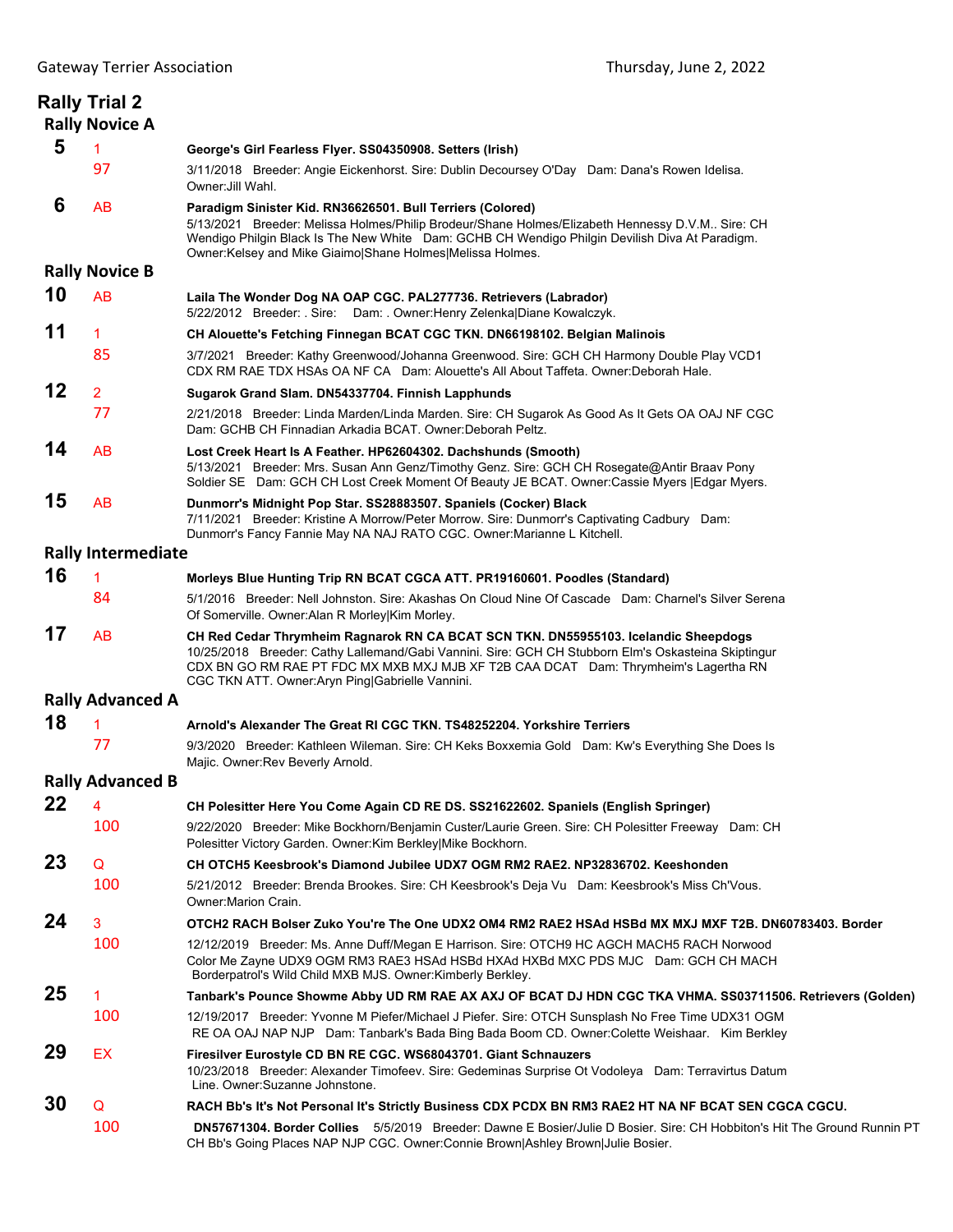| 31 | Q                        | GCH CH Esmonds Rcmp CD BN RE. WS67954201. Rottweilers                                                                                                                                                                                                    |
|----|--------------------------|----------------------------------------------------------------------------------------------------------------------------------------------------------------------------------------------------------------------------------------------------------|
|    | 96                       | 8/27/2019 Breeder: Ann Felske Jackman. Sire: CH Esmonds Mint Chip CDX BN CGC TKA Dam:<br>Esmonds Singular Sensation RN TKI. Owner: Thomas Arns Ann Felske Jackman.                                                                                       |
| 32 | Q                        | Kincavel's Earlysunrise@Praireflats CD BN RA NAP NJP BCAT THD CGCA TKA. SS16085207. Retrievers (Flat-Coated)                                                                                                                                             |
|    | 84                       | 12/16/2019 Breeder: Florence Engoran. Sire: Argon's Captain Jack Black Pearl Dam: Argon's Rebel<br>Princess. Owner: Mark and Sharmin DeMoss Sharmin DeMoss John Mark DeMoss.                                                                             |
| 33 | Q                        | GCH CH Harmony Double Play VCD1 CDX RM RAE TDX HSAs OA NF CA. DN37496601. Belgian Malinois                                                                                                                                                               |
|    | 99                       | 9/4/2013 Breeder: Deborah Hale. Sire: CH MACH Carousel's Wild Adventure UDX PCDX OM1 RN MXS<br>MJS NF CA Dam: CH Souvenir T'marguerite CDX RE PT MX MXB MXJ. Owner: Deborah Hale.                                                                        |
| 36 | $\overline{2}$           | Wildfire's Fish Or Cut Bait RN, DN35702404, Border Collies                                                                                                                                                                                               |
|    | 100                      | 1/6/2013 Breeder: Maureen Tobias. Sire: CH Brittemar's Finnegan Begin Again Dam: CH Wildfire Simply<br>Fabulous UDX3 OM5. Owner: James Comunale   Pamela Wollenberg.                                                                                     |
| 37 | AB                       | Roxy The Wonder Dog RI CGC. SS05091603. Retrievers (Labrador)<br>2/23/2018 Breeder: Scott Harris/Kima Harris. Sire: Corder's Duke Dam: Ozzyhunter's Tan Tan.<br>Owner: Henry Zelenka Diane Kowalczyk.                                                    |
|    | <b>Rally Excellent B</b> |                                                                                                                                                                                                                                                          |
| 22 | 4                        | CH Polesitter Here You Come Again CD RE DS. SS21622602. Spaniels (English Springer)                                                                                                                                                                      |
|    | 99                       | 9/22/2020 Breeder: Mike Bockhorn/Benjamin Custer/Laurie Green. Sire: CH Polesitter Freeway Dam: CH<br>Polesitter Victory Garden. Owner: Kim Berkley Mike Bockhorn.                                                                                       |
| 23 | Q                        | CH OTCH5 Keesbrook's Diamond Jubilee UDX7 OGM RM2 RAE2. NP32836702. Keeshonden                                                                                                                                                                           |
|    | 88                       | 5/21/2012 Breeder: Brenda Brookes. Sire: CH Keesbrook's Deja Vu Dam: Keesbrook's Miss Ch'Vous.<br>Owner: Marion Crain.                                                                                                                                   |
| 24 | 1/HC                     | OTCH2 RACH Bolser Zuko You're The One UDX2 OM4 RM2 RAE2 HSAd HSBd MX MXJ MXF T2B. DN60783403. Border                                                                                                                                                     |
|    | 100                      | 12/12/2019 Breeder: Ms. Anne Duff/Megan E Harrison. Sire: OTCH9 HC AGCH MACH5 RACH Norwood<br>Color Me Zayne UDX9 OGM RM3 RAE3 HSAd HSBd HXAd HXBd MXC PDS MJC Dam: GCH CH MACH<br>Borderpatrol's Wild Child MXB MJS. Owner: Kimberly Berkley.           |
| 25 | 3                        | Tanbark's Pounce Showme Abby UD RM RAE AX AXJ OF BCAT DJ HDN CGC TKA VHMA. SS03711506. Retrievers (Golden)                                                                                                                                               |
|    | 99                       | 12/19/2017 Breeder: Yvonne M Piefer/Michael J Piefer. Sire: OTCH Sunsplash No Free Time UDX31 OGM<br>RE OA OAJ NAP NJP Dam: Tanbark's Bada Bing Bada Boom CD. Owner: Colette Weishaar. Kim Berkley                                                       |
| 29 | <b>NQ</b>                | Firesilver Eurostyle CD BN RE CGC. WS68043701. Giant Schnauzers<br>10/23/2018 Breeder: Alexander Timofeev. Sire: Gedeminas Surprise Ot Vodoleya Dam: Terravirtus Datum<br>Line. Owner:Suzanne Johnstone.                                                 |
| 30 | $\overline{2}$           | RACH Bb's It's Not Personal It's Strictly Business CDX PCDX BN RM3 RAE2 HT NA NF BCAT SEN CGCA CGCU.                                                                                                                                                     |
|    | 100                      | DN57671304. Border Collies 5/5/2019 Breeder: Dawne E Bosier/Julie D Bosier. Sire: CH Hobbiton's Hit The Ground Runnin PT<br>CH Bb's Going Places NAP NJP CGC. Owner:Connie Brown Ashley Brown Julie Bosier.                                              |
| 31 | Q                        | GCH CH Esmonds Rcmp CD BN RE. WS67954201. Rottweilers                                                                                                                                                                                                    |
|    | 95                       | 8/27/2019 Breeder: Ann Felske Jackman. Sire: CH Esmonds Mint Chip CDX BN CGC TKA Dam:<br>Esmonds Singular Sensation RN TKI. Owner: Thomas Arns Ann Felske Jackman.                                                                                       |
| 32 | Q                        | Kincavel's Earlysunrise@Praireflats CD BN RA NAP NJP BCAT THD CGCA TKA. SS16085207. Retrievers (Flat-Coated)                                                                                                                                             |
|    | 75                       | 12/16/2019 Breeder: Florence Engoran. Sire: Argon's Captain Jack Black Pearl Dam: Argon's Rebel<br>Princess. Owner: Mark and Sharmin DeMoss Sharmin DeMoss John Mark DeMoss.                                                                             |
| 33 | Q                        | GCH CH Harmony Double Play VCD1 CDX RM RAE TDX HSAs OA NF CA. DN37496601. Belgian Malinois                                                                                                                                                               |
|    | 90                       | 9/4/2013 Breeder: Deborah Hale. Sire: CH MACH Carousel's Wild Adventure UDX PCDX OM1 RN MXS<br>MJS NF CA Dam: CH Souvenir T'marguerite CDX RE PT MX MXB MXJ. Owner:Deborah Hale.                                                                         |
|    | <b>Rally Master</b>      |                                                                                                                                                                                                                                                          |
| 21 | Q                        | Borgo's Fill Me With Wonder BN RE OA NAJ OF DCAT SWAE SWE SCEE SEEE SCM DJA CGC TKE ATT. RN34824001. West                                                                                                                                                |
|    | 88                       | 3/28/2020 Breeder: Deborah Colvin Borgo. Sire: GCHG CH Ridgmar's Just Joking Around Dam:<br><b>Highland White Terriers</b><br>Borgo's Blown Away O'the Sutherland Clan CD BN RM RAE AX OAJ NF JE CA SWA SCE SEE SHDN<br>RATM CZ8B. Owner: Elli Schaefer. |
| 22 | 3                        | CH Polesitter Here You Come Again CD RE DS. SS21622602. Spaniels (English Springer)                                                                                                                                                                      |
|    | 100                      | 9/22/2020 Breeder: Mike Bockhorn/Benjamin Custer/Laurie Green. Sire: CH Polesitter Freeway Dam: CH<br>Polesitter Victory Garden. Owner: Kim Berkley Mike Bockhorn.                                                                                       |
| 23 | 4                        | CH OTCH5 Keesbrook's Diamond Jubilee UDX7 OGM RM2 RAE2. NP32836702. Keeshonden                                                                                                                                                                           |
|    | 99                       | 5/21/2012 Breeder: Brenda Brookes. Sire: CH Keesbrook's Deja Vu Dam: Keesbrook's Miss Ch'Vous.<br>Owner: Marion Crain.                                                                                                                                   |